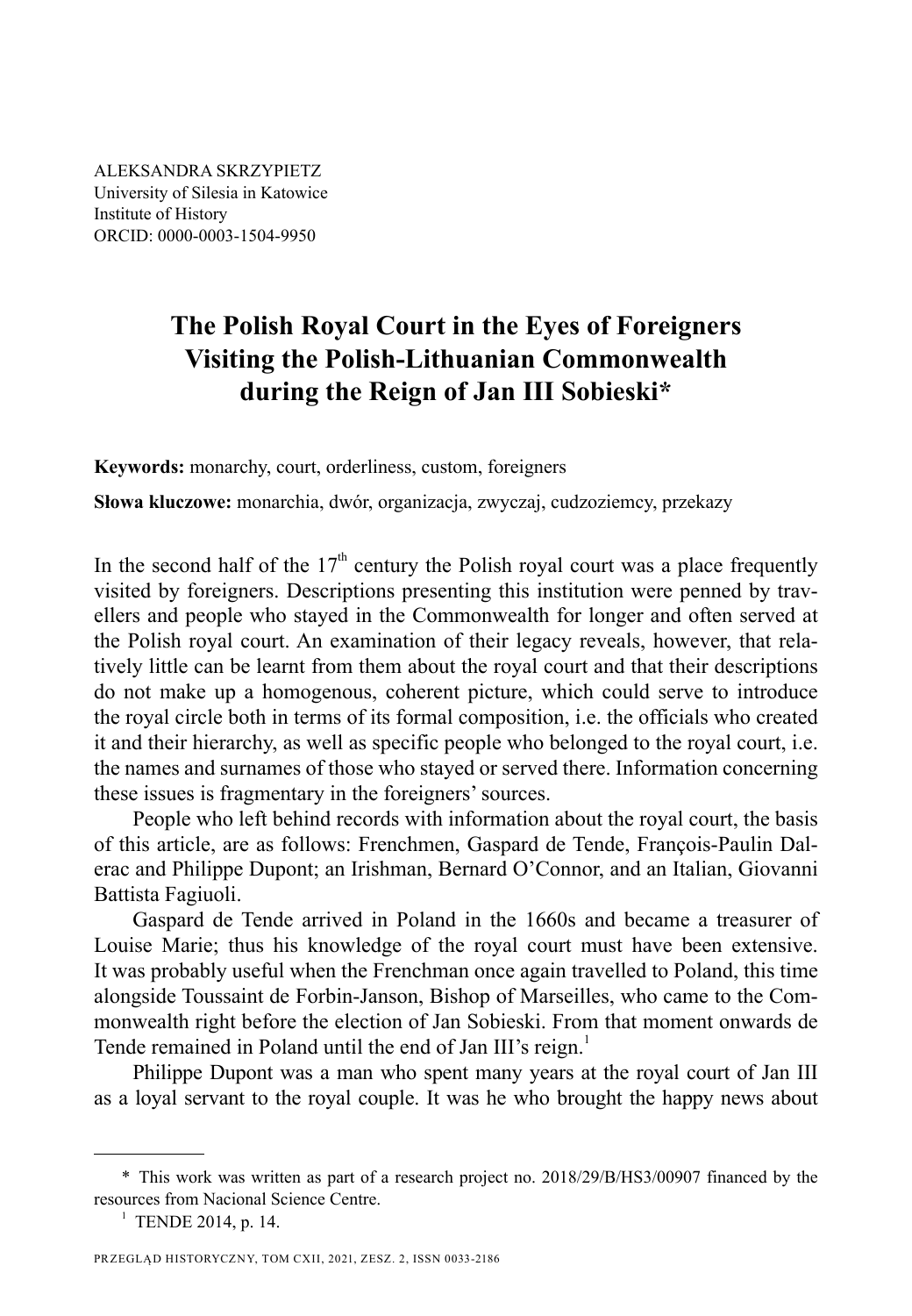the success at the battle of Vienna to Marie Casimire, but he served her also in a later period, when she became a widow.<sup>2</sup> After the queen consort's death, he stayed in France and wrote down the memoirs which presented the military achievements of Sobieski.<sup>3</sup>

François-Paulin Dalerac was a Frenchman and a "royal house valet"<sup>4</sup> of Marie Casimire. He published his memoirs under his own surname, but also as chevalier de Beaujeu, and it was this latter account which is more important for the subject under discussion.<sup>5</sup>

Bernard O'Connor was a physician of an Irish background who spent a few years in the Commonwealth. He left Poland together with Theresa Kunegunda Sobieska almost at the very end of the reign of Jan  $III.^6$ 

Giovan Battista Fagiuoli arrived in Poland in 1690 as a secretary to the then nuncio, Andrea Santacroce, and he stayed here only for one year. Due to his office, he had a chance to accompany the nuncio during his visits to the royal court, but his records do not show that the matters of the royal court and of its organisation were particularly interesting for him.<sup>7</sup>

The records left behind by the travellers shows that the royal court did not trigger their particular interest, since the functioning of such institutions may have been known by the recipients of these accounts from their own countries. Similarities did not deserve any detailed presentation and differences were difficult to describe, which was clearly demonstrated by the attempts — undertaken in the  $18<sup>th</sup>$ century by one of the French publishers — to compare the royal court ceremonial.<sup>8</sup> The records of the foreigners also tried to emphasise those similarities. Bernard O'Connor claimed that the Polish royal court resembled the royal courts of other rulers by its magnificence and the number of its officials.<sup>9</sup> The Polish royal court was similarly characterised by François-Paulin Dalerac: "Sa cour n'a rien que d'éclatant: une Maison composée des plus grands Seigneurs de Royaume, une Grande nombreuse, & un respect infni pour sa personne, du moins quant aux civilités & aux ceremonies: une autre difference non moins particuliere de la Republique Polonoise à celle de Venise  $[\dots]$ ."<sup>10</sup>

- 6 O'CONNOR 2012, p. 352.
- 7 FAGIUOLI 2017, p. 30.
- 8 SKRZYPIETZ 2018, pp. 166–179.

9 O'CONNOR 2012, p. 352. "I would now give a particular Account of the King's Court, were it not like to that of other Princes, as to Splendor and Number of Officers", CONNOR 1698b, p. 28.

<sup>10</sup> BEAUJEU 1698, p. 37.

<sup>2</sup> KOMASZYŃSKI 1984, p. 264

<sup>3</sup> DUPONT 2011, p. 19.

<sup>4</sup> TARGOSZ 1997, p. 33. It should be mentioned here that a priest who was hiding under the pseudonym "F.D.S.", most likely a Capuchin, François des Stigmates, left a description in which we can find a few interesting comments on the family of Jan III; nevertheless, the Frenchman did not refer to the form of the royal court in his account, F.D.S. 1997, p. 31–56.

<sup>5</sup> BEAUJEU 1883, p. XIII.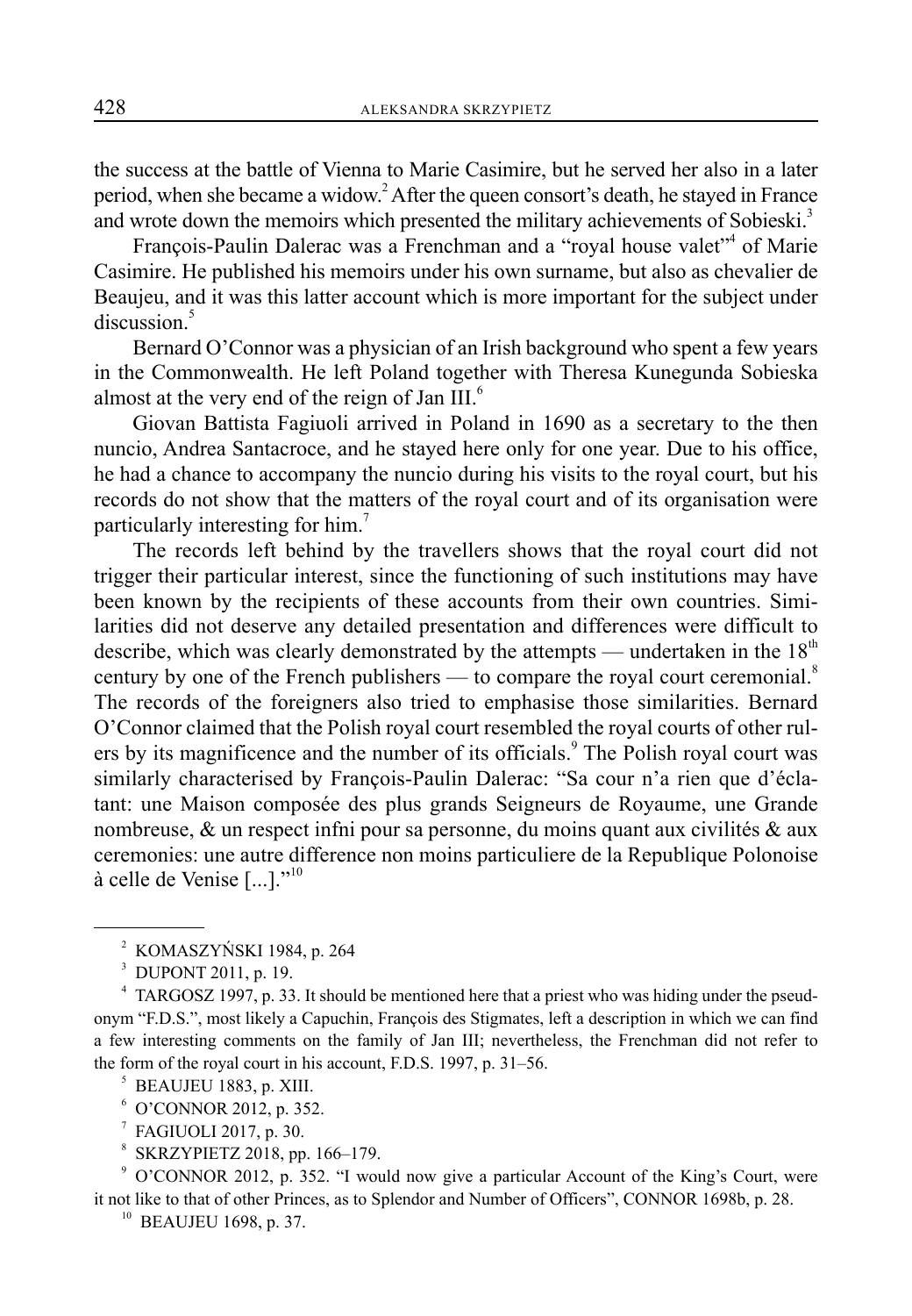While describing the royal court, O'Connor named all the most important officials, even though he did not give a list of all the people who surrounded the ruler. However, he emphasised that they were not equivalent to the officials who were holding state functions:

besides the Great Crown-Officers, as the two Great and Little Marshals; as many Chancellors, and Vice-Chancellors; two Generals, and two Great and Little Treasurers: The King has his Lord-Chamberlain; his Court-Marshal, or Lord Steward; his Master of the Horse; his Secretaries of State; his Standard-Bearer; Chief Huntsman; his Gentlemen of the Body, answerable to our Lords of the Bed-Chamber; his Physicians, Chaplains, Pensioners, Cup-Bearers, Sewers, Carvers, Musicians, and Guards. $^{11}$ 

According to Dalerac, the king of Poland:

il a deux Maisons, l'une de ses Domestiques particulieres à ses gages, comme un Seigneur ordinaire, l'autre de ceux que la Republique luy entierent comme roy, pour faire l'honneur à la dignité plus qu'à la personne: ceux cy ne servent que dans les fonctions publiques & les Ceremonies generals; & le premier de tous est le grand Maréchal, les autres son les quatre Ministres [...].<sup>12</sup>

According to the French courtier of Marie Casimire, the most important official at the royal court was the chamberlain:

Il y en d'autres qui sont seulment Officiers de la Couronne pour la Maison du Prince, sans etres Senateurs, & de cette classe de Domestiques; le premier est le Grand Chambellan appellé icy Podkomorge, don't l'autorité est renfermée dans la Maison du Prince, & sa place derriere le Fauteüil du Roy, debout & découvert dans les Diétes, aux convocations, aux Conseils & autres Assemblées particulieres du Senat ou des Tribunaux que le Roy honore de sa presence.<sup>13</sup>

The chamberlain supervised the monarch's staff and guards, took care of all events at the royal court, introduced ambassadors to audiences, and had unlimited access to the ruler's chambers. Deputy master of the horse, the sword-bearer and the Crown's treasurer were other important officials at the royal court. Dalerac noticed that in comparison with the French royal court, there was no captain of the guard and almoner in Poland. Moreover, the Frenchman listed a deputy cupbearer, cupbearer, master cook and master of the royal hunt, who performed their duties only during court ceremonies, of which there were few in the first half of Jan III's reign since the royal court was away from Warsaw most of the time.<sup>14</sup>

<sup>&</sup>lt;sup>11</sup> BEAUJEU 1698, p. 28.

<sup>&</sup>lt;sup>12</sup> BEAUJEU 1698, p. 419.

<sup>&</sup>lt;sup>13</sup> BEAUJEU 1698, p. 420.

<sup>14</sup> BEAUJEU 1883, pp. 214–216.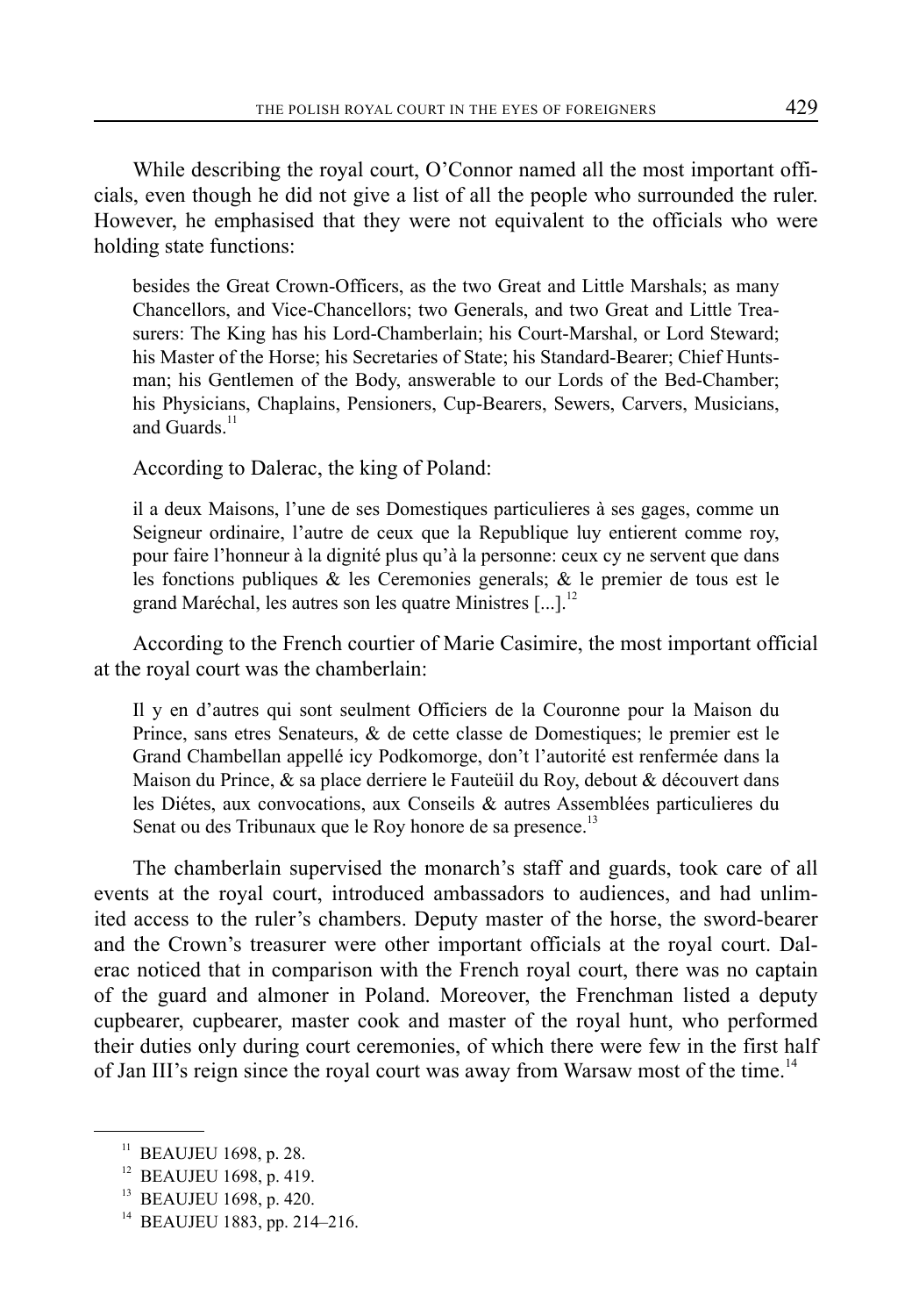O'Connor also mentioned the horse courtiers:

The Gentlemen Pensioners always attend the King on Horseback; this Body of Gentry consists of the Noblest Youth of the Kingdom, whereof many have Court and State-Employments, and are all subject to the Jurisdiction of the Court-Marshal. There are some of these that attend his Majesty on Foot, but in long Journeys they are always carried in Waggons. A set number of these keep Guard Day and Night about the King. Whenever the King goes in Public, these last March every way about him with long Battle-Axes on their Shoulders, and Sabres by their Sides, but still admitting the Senators and Chief Courtiers to March next him; yet when the Queen goes with the King, the Senators and other Persons of Quality are to walk before<sup>15</sup>

According to Urszula Augustyniak, "the 'horse' courtiers were the king's honorary escort."<sup>16</sup>

The Irishman also wrote about the guards surrounding the king:

The King's Horse-Guards ought by the Constitutions to be either Poles, Lithuanians, or Natives of some of the Incorporated Provinces; but however this Law has been dispens'd with, for the late King admitted both Germans and Hungarians amongst them. Their Number by the Law is not to exceed 1200, and their Chief Commander is to be subject to all the Four Marshals. The King has the same Number of Court Officers in Lithuania as he has in Poland, the Lithuanians being as Ambitious to keep up the ancient Grandeur of their Great Duke, as the Poles are for that of their King. The King has likewise the Nomination of some Court-Officers in several Provinces, as in Prussia, Masovia, and Russia, which had formerly distinct Princes of their own, and were afterwards United to the Kingdom of Poland, so that the King has the Nomination of as many Court-Officers as any Prince in Europe, but most of them are rather Honorary than Beneficial; yet the Gentry always make great Interest to get into them; Precedence, of which they are Ambitious, being Regulated according to the Nature and Dignity of the Employment.<sup>17</sup>

François-Paulin Dalerac, too, pointed to the variety of guards who surrounded the king. $18$ 

The nuncio's secretary wrote about the guards surrounding the king and presented the order of Jan III's journeys.<sup>19</sup> It is not known whether this description referred to the official travels of the monarch or also to his excursions to residences in the Warsaw region and Ruthenia. According to the Italian author, the king travelled in a six-horse carriage and the other two or three carts were full of noblemen.

17 CONNOR 1698b, pp. 29–30.

<sup>&</sup>lt;sup>15</sup> BEAUJEU 1883, p. 29.

<sup>&</sup>lt;sup>16</sup> AUGUSTYNIAK 1999, p. 183.

<sup>18</sup> BEAUJEU 1883, pp. 203, 216–217.

<sup>&</sup>lt;sup>19</sup> FAGIUOLI 2017, p. 91.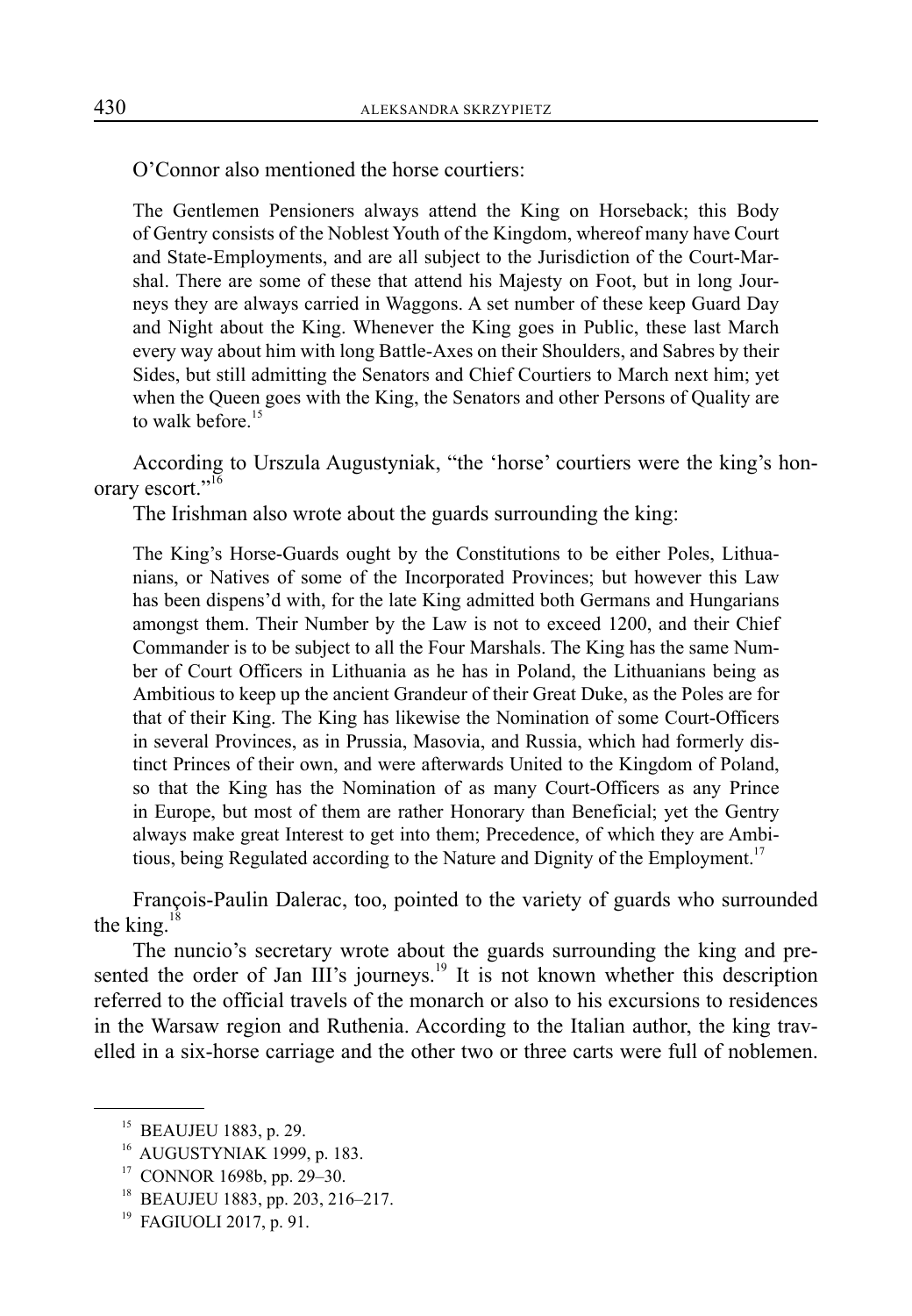The entire retinue was surrounded on all sides by the royal guards and this arrangement was similar to what could be seen in Italy as well.<sup>20</sup>

Philippe Dupont, who spent many years in the service of King Jan III, gave very little attention to the royal court. He only made a note that the monarch — due to his military activities — spent a lot of time in Ruthenia and in his estates which were situated closer to the Turkish front. However, this did not influence the size of the royal court; according to the Frenchman, it was very numerous, even though the monarch was away from the capital. $^{21}$ 

Dupont devoted only one paragraph to Sobieski's entourage, writing that — "marshal of the court" — was a member of the Senate and he was "the only judge at the royal court."<sup>22</sup> The Frenchman completely omitted the grand marshal whose authority at the royal court was also greater while he was there.<sup>23</sup> This was noted by another foreigner, Dalerac, who emphasised that the powers of the grand marshal and the marshal of the court were not identical.<sup>24</sup> According to Dupont, the grand master of the horse was similar to an official who was present at the European royal courts, although the position of the master of the horse in the Commonwealth was not as high as at the French court.<sup>25</sup> Trying to make his words understandable to French readers, the author stated that the master of ceremony at the royal court in Poland was the grand chamberlain; he was responsible, amongst other things, for introducing the foreigners to the monarch during official audiences.<sup>26</sup> Meanwhile, there was no such office in the Commonwealth and such authority rested with the podkomorzy. Nevertheless, Dupont used this term in order to make his description clear to French readers.<sup>27</sup> On the other hand the podkomorzy who was taking care of the ceremonial at the Polish royal court during diplomats' visits was described by Giovan Battista Fagiuoli. It was podkomorzy who introduced the nuncio, Andrea Santacroce, during the audience with Marie Casimire and Prince James.<sup>28</sup>

In his description Dupont lists also a standard bearer and a guard as the royal court officials. He noted though that each province — or voivodship — had offices resembling the central and court ones, and those local officials were supposed to exercise their functions for the monarch at a time when the royal court travelled through

- 21 DUPONT 2011, p. 264.
- 22 DUPONT 2011, p. 270.
- <sup>23</sup> WIŚNIEWSKI 2015, p. 35ff.
- 24 BEAUJEU 1883, pp. 203, 210.
- <sup>25</sup> MAGDZIARZ 2013, pp. 92–93.<br><sup>26</sup> DUPONT 2011, p. 270.
- 26 DUPONT 2011, p. 270.

<sup>&</sup>lt;sup>20</sup> FAGIUOLI 2017, p. 92.

<sup>&</sup>lt;sup>27</sup> 18<sup>th</sup>-century French publications referred to *podkomorzy* (chamberlain) as Lord Chamberlain, perhaps using Dupont's work, *Le Cérémonial* 1739, p. 419.

<sup>&</sup>lt;sup>28</sup> FAGIUOLI 2017, p. 89.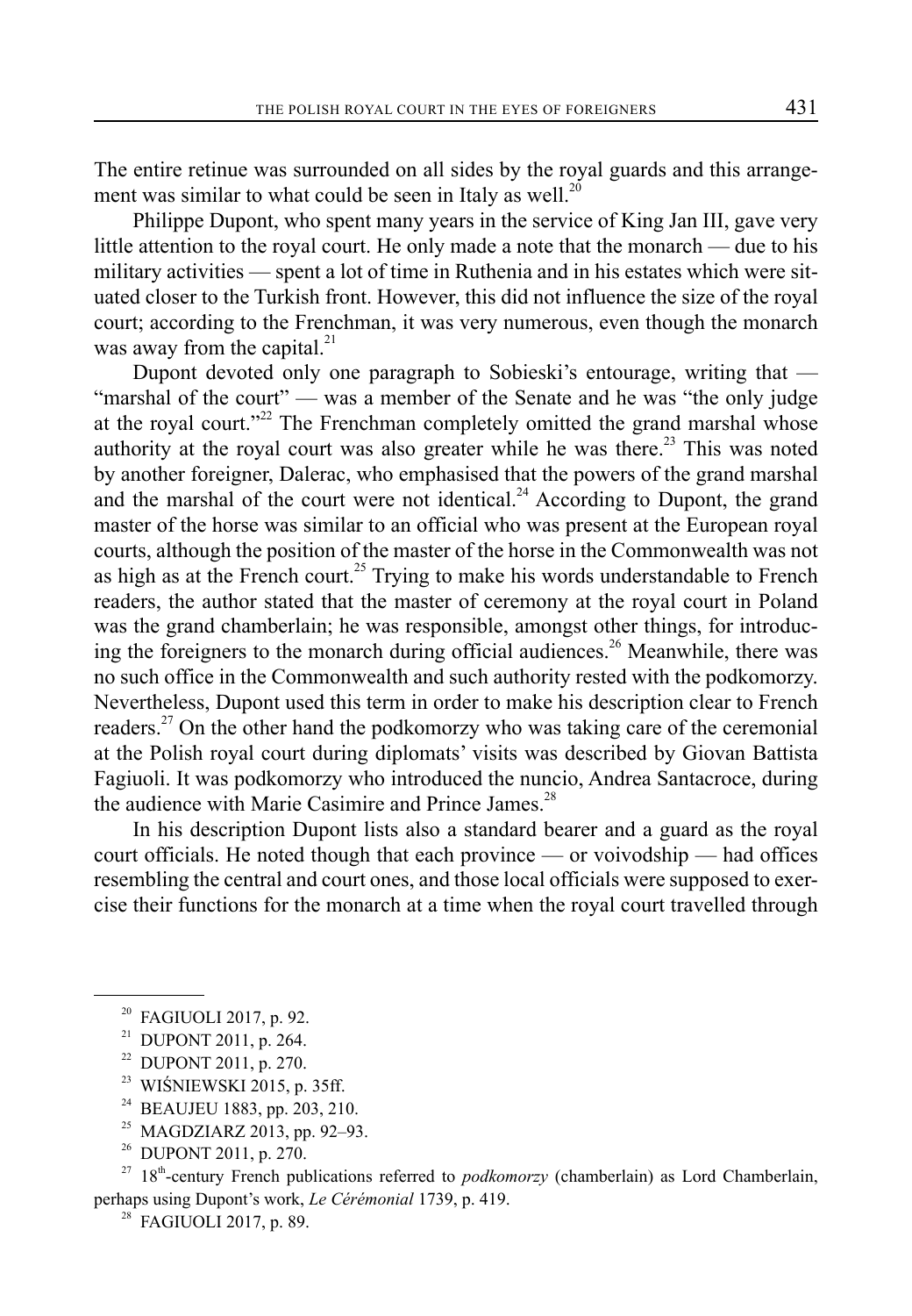the Commonwealth; however, according to the Frenchman, the kings released those officials from such duties.<sup>29</sup> The same issue was addressed by Bernard O'Connor.<sup>30</sup>

The foreign authors gave much more attention to a description of the queen's court. Gaspard de Tende, who appears in the publication as sieur de Hauteville, $31$ noticed that:

Les reines de Pologne n'ont d'officiers qu'un Marechal & un Chancellier. Ces deux Officers ne sont point Senateurs. Ils jugent seulement les affaires qui arrivent parmi les domestiques. Ils répondent aux harangues que l'on fait à la Reine; lorsqu'un Ambassadeur luy fait quelque compliment de la part de son Maitre; ou lorsque dans les marriages des filles d'honneur no luy offre les presens.<sup>32</sup>

François-Paulin Dalerac also devoted a few words to the queen's court:

La Maison de la Reine a quelques Officiers considerable, Palatins ou Castelans, du nombre desquels est un Maréchal qui porte le baton haut, mesme en presence de ceux du Roy aux ceremonies publiques, & marche immdiatement devant la personne de la Reine: ila a une autorité sur ses domestiques, comme le petit Maréchal de la Cour sur ceux du Roy;& quand la Reine tient le Cercle, il impose silence dans la chambre où il commande en maistre: le Chevalier d'honneur est un Palatin ou Castelan de mesme que le Marechal; & le Chancelier ordinairment un Evesque: la Dame d'honneur, la Dame d'Atours, la Gouvernante de ses Enfans, celle des filles d'honneur, sons des Senatrices du plus haute estage [...] la reste de sa Maison est a son choix, & et est compose de domestiques à ses gages  $[...]$ <sup>33</sup>

What results from this description is that the ladies-in-waiting and higher officials of Marie Casimire's court were representatives of senatorial families. Only the lower offices and posts in the royal consort's entourage were occupied by people who were personally selected by her and who were of a lower social rank.

Bernard O'Connor presented the royal consort's circle as follows:

As for the Queen's Court, it consists of about Thirty Officers, the Chief whereof are her Marshal and Chancellor. Their Business is to Preside over Domestic Affairs in the Queen's Court. Her Marshal or Steward, is to carry the Staff before her; and her Chancellor or Secretary, to Write, Sign, Receive, and Answer all her Letters. There is her Treasurer, who Manages her Revenue; her Master of the Horse, Cup-Bearers, Carvers, Sewers, Clerk of the Kitchen, &c. For Women Servants, she has her Ladies, Maids of Honour, Dressers, &c. When she goes in Public, she is always attended by a great number of her own Sex. $34$ 

- 30 O'CONNOR 2012, p. 353.
- <sup>31</sup> TENDE 2014, p. 17.
- 32 HAUTEVILLE 1686, pp. 254–255.
- 33 BEAUJEU 1698, pp. 434–435.
- 34 CONNOR 1698b, p. 30.

<sup>29</sup> DUPONT 2011, p. 270.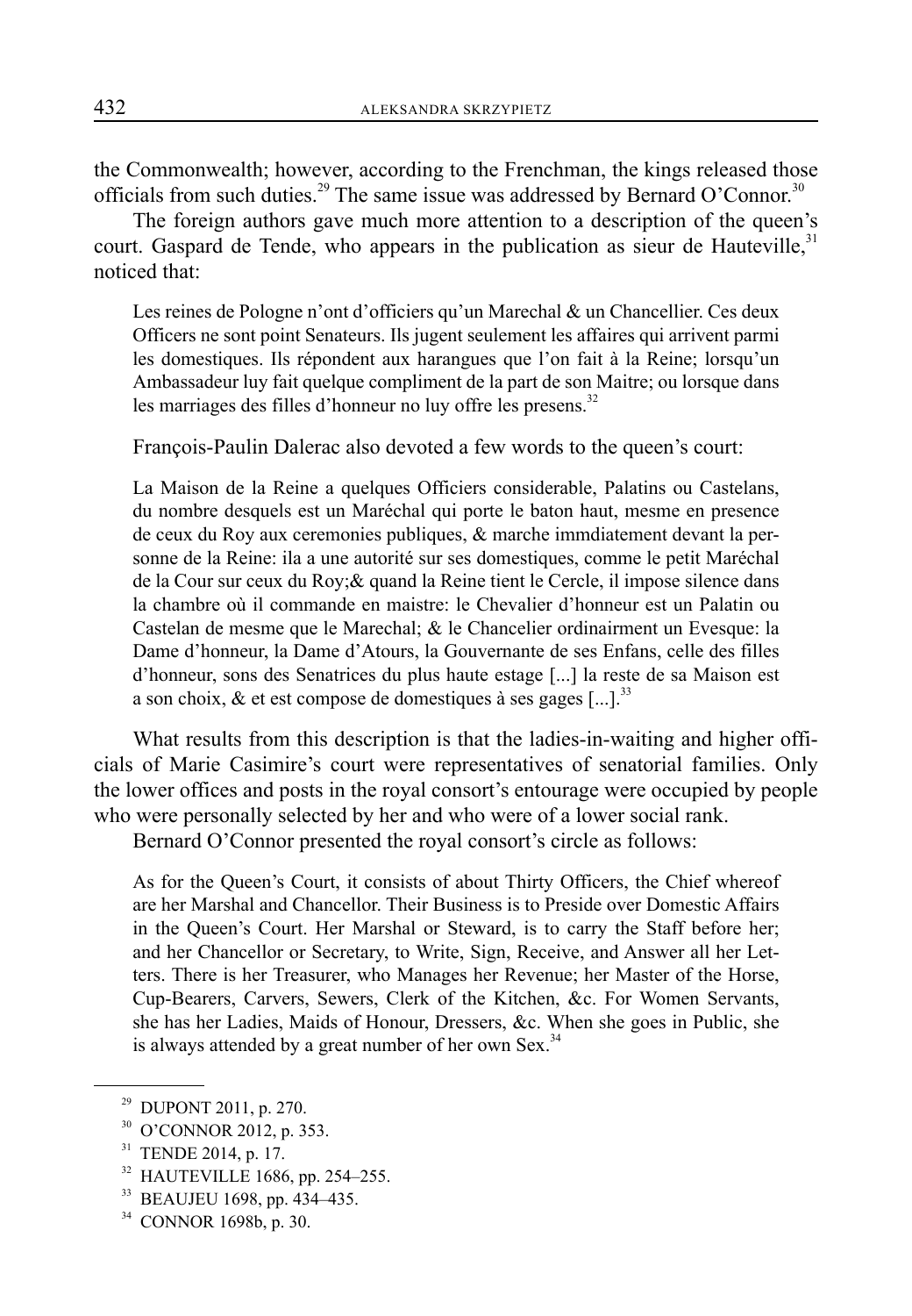It should be assumed that these thirty people are only the most important individuals in the queen's circle since both royal courts — of the king and his wife — are estimated at a few hundred people by Urszula Augustyniak.<sup>35</sup> As regards the previous period, Bożenia Fabiani has counted around a hundred people at the court of Louise Marie, thus it cannot be assumed that the court of Marie Casimire shrank to thirty people only.36

The foreigners who visited the Commonwealth and the royal court were mostly interested in the ceremonial which was applied at the court. A lot of attention was given in the analysed narratives to the coronations of the kings and their consorts.<sup>37</sup> O'Connor was also interested in the monarch's incomes:

When he is Crown'd the Diet allows him a Pension of about 140 000 l. per Annum; which together with his Patrimonial Estate, maintains him a very splendid Court. He has his Polish, German, and Hungarian Guards, and has the same Officers of his Houshold as other Kings have. While the Queen-Dowager lives, the Queen-Consort maintains her Court at the King's Charge, but after either the Queen-Dowagers Death or Marriage, or the King's Death, she has a Revenue Assign'd for that purpose, as will appear hereafter. Over and above the Pension which the Diet settles upon the King and Queen, which in that cheap Country serves to maintain them as high as our Kings live here; The King of Poland has great Incomes of his own, for the Poles never care to Elect a Poor Prince, for fear his Children may come to be a Charge to them after his Death. He gets besides vast Sums of Money for Nominations Employments, of which the late King did not scruple to sell, though 'twas directly contrary to the Constitutions of the Kingdom. [...] It has been Calculated, that the late King, what by his Own Incomes, Pensions allow'd him from the Crown, and other Casualties, was worth about Three hundred thousand Pounds Sterling a Year, of which he did not spend much above one Hundred thousand, having had no Soldiers nor Army to Pay, or Maintain, but only his Guards and his Court. He hoarded up the greatest part of the Money in the Kingdom, and was reputed to have had as much ready Cash by him, as any Prince in Europe; all which nevertheless the Poles Vow'd they would have back again, when his Sons bought their Votes to be King. The Kings Crown-Revenues are Imposts upon Merchandizes, and upon the Jews, part of the Customs of Dantzick, and the Revenues of the Salt Mines of Cracow and other Places.<sup>38</sup>

Writing about Jan Sobieski, O'Connor pointed out the revenues received due to the selling of offices.<sup>39</sup> The Irish author, who visited the Polish royal court, also wrote about the queen's income:

<sup>38</sup> CONNOR 1698b, pp. 17–18.<br><sup>39</sup> "He gets besides vast Sums of Money for Nominations Employments, of which the late King did not scruple to sell, though 'twas directly contrary to the Constitutions of the Kingdom. Nay, the Eccle-

<sup>35</sup> AUGUSTYNIAK 1999, pp. 174–175.

<sup>36</sup> FABIANI 1976, p. 37.

<sup>37</sup> O'CONNOR 2012, pp. 444–452; TENDE 2014, pp. 204–207.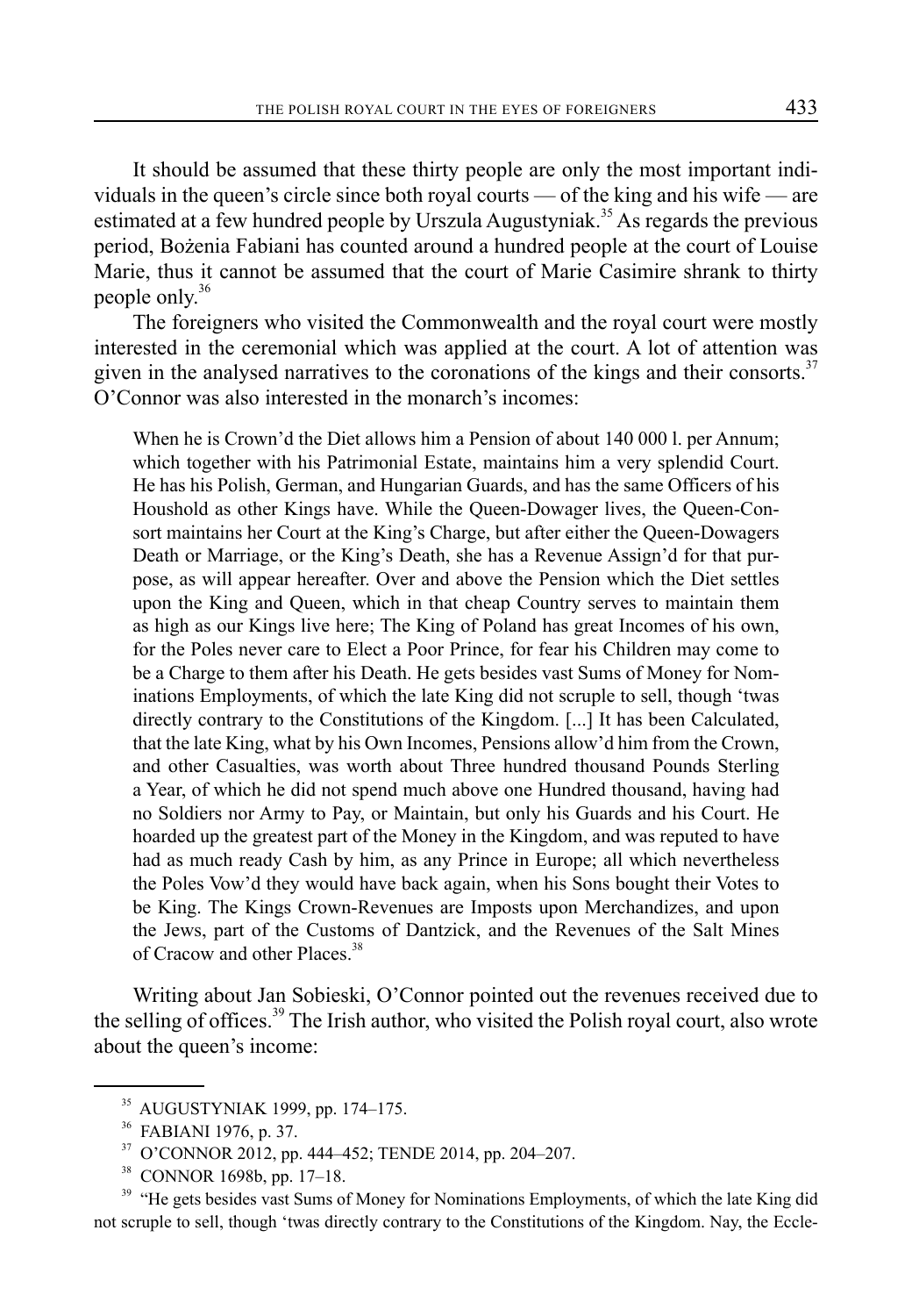The Queen's Revenue consists either in a Gift from the King her Husband, out of the Royal Revenues, with Consent of the States; or in an Annual Pension allow'd her by the Republick. The Gift from her Husband serves also for her Dower, and is called by the Poles what amounts to the Sense of the word Reformation, being the Reversion only of a certain number of Starostaships after the Death of those that Enjoy them. If the King chance to die before the Queen has this Reformation assign'd her, then the Republic gives her a Yearly Pension out of the Crown-Revenues, but this no longer than she continues unmarried, or stays in the Realm, for otherwise in both those Cases the Queen Regent gets it, or else it reverts to the State. It may be observ'd, that the Queen Regent never comes by it without the Consent of the Diet, and that is no ordinary Expence to her to procure, by Purchasing almost all the Votes of that Mercenary Assembly. This may be seen in the Case of the present Queen-Dowager; for when the Queen her Predecessor Marry'd the Duke of Lorrain, she, observing that the Settlement of her Pension was like to be put off to the succeeding Diet, which is conven'd only once in three Years, thought it better to be at the Charge of gaining their Votes at that Session, than to lose three Years Income. This Revenue is generally computed at half a Million Polish, which amounts to about Thirty Thousand English Pounds. As long as the Queen-Dowager enjoys this Pension, the Queen-Regent can have none; for the Poles say, that it would be too much to Pension two Queens at once.<sup>40</sup>

The foreigners extensively discussed the issue of the royal marriage and ceremonies associated with the coronation, and then the livelihood of the royal consort. In their opinion, the king did not have to press for the coronation of his wife but he sought consent for marrying, if he was not married. Gaspard de Tende stated that:

Pour couronner donc une Reine, il faut que le Roy le veüille, qu'il le demande à la republique' qu'il soit present à cette ceremonie; qu'il la conduise luy-mesme à l'Èglise; & qu'il la presente à l'Archevesque de Gnesne, ou à l'Eveqsque la doit couronner. L'Archevesque l'oint d'huile sacrée. Il luy met la couronne du royaume sur la teste, le Sceptre à la main droite,  $\&$  le Globe d'or à la gauche.<sup>41</sup>

siastical Benefices which are so very considerable, have been put under Contribution by some cunning Artifice or other, as happen'd some Years since about the Naming of a Bishop of Cracow, whose Bishoprick is worth Eight Thousand Pounds Sterling per Annum, which will go further than Twenty Thousand Pounds in England. There were several that Aspir'd a long while to this Vacant Dignity, and every one solicited what Friends he had at Court for the obtaining of it, but most applied themselves to the Queen, and begg'd of her (though she has no Authority of her own) to Intercede to the King in their Behalf. After a long Debate the Queen call'd the Abbot Malakowski aside (who was one of the Competitors, and a rich Man) and told him, That tho' there were several that aimed at that Bishoprick, yet she would Wager Fifty Thousand Crowns that he was prefer'd to them all. Whereupon the good Abbot thinking to venture nothing, being sure that either he should be Bishop, or should gain a considerable Sum, readily lays down the Money, and by way of an accidental Bargain, bought very dear his Bishoprick", CONNOR 1698b, pp. 17–18.

 $^{40}$  CONNOR 1698b, p. 18.<br> $^{41}$  HAUTEVILLE 1686, p. 326.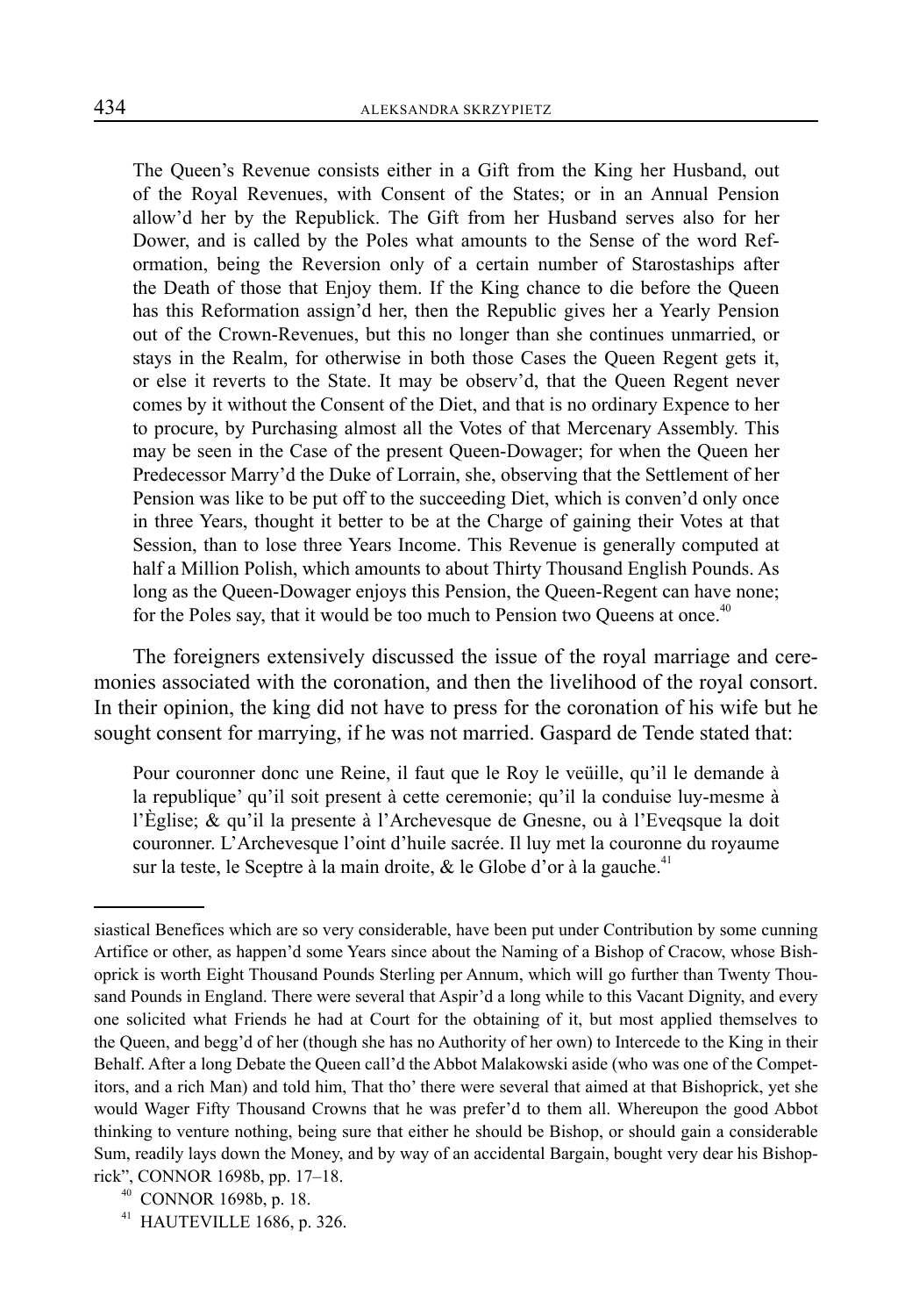O'Connor presented it in a slightly different light:

As for the Manner of a Queen's Coronation alone, it must be with the King's Consent; he must request it of the Republick; he must be present at the Ceremony; he must lead his Queen into the Church, and he must present her to the Archbishop or other Bishop, who is to Crown her, Anoint her with consecrated Oyl, and to put a Scepter into her Right Hand, and Globe into her Left. The King likewise is to carry his Queen to the Townhouse, but she is to receive no Homage there.<sup>42</sup>

Gaspard de Tende wrote a few words about the problem of the queen's livelihood and her circle, both during her husband's lifetime as well as in the period of her widowhood:

Le roi fournir à la Reine dequoy faire la dépense de sa maison. Mais après la morst du Roy, la Reine doit entretnir, elle & tout son train, du revenue que le Roy luy aura donné sur les biens royaux du consentement de la republique; tant pour son Douarie que pour les present de ses Nopces. C'est ce qu'on apelle reformation, qui est un certain nombre de Starosties que l'on donne à une Reine de Pologne n'est riche que sur la fin de sa vie, & lorsqu'elle n'a Presque besoin de bien. Car ceux qui possedent les Starosties qui sont dans la reformation, vivent quelque fois aussi long-temps qu'elle. Qui s'il arrive que le Roy meure avant que la Reine ait une reformation, alors la republique luy assigne une pension annuelle sur les biens royaux  $\left[ \ldots \right]$ .<sup>43</sup>

The foreigners were also interested in the king's daily life:

It's customary all over the Kingdom, not only among the Gentry, but also amongst the Vulgar, to carry Pole-Axes in their Hands, or on their Arms; they take care that this Pole-Ax be kept bright and shining, with Plates of Silver round the handle, and sometimes set with Jewels. I have seen the Palatins and other Senators come with those Pole-Axes into the King's Presence, which seem'd when I came first to Court a frightful Sight, tho reckon'd an Ornament; but I was inform'd that at first it was for Defence, the Nation being tumultuous and quarrelsome, that they might make use of these Pole-Axes in a Throng where their Scimiters could be of no use. This Dress looks extreme manly, particularly on Horseback, and is the most expensive of any that I have seen in Europe.<sup>44</sup>

This interest in the monarch's daily life referred even to the habits which accompanied the ruler's meals. In the opinion of Gaspard de Tende:

Le Roy de Pologne pour l'ordinare mange qu'avec la Reine, ou avec quelque grande Seigneur. Mais quand il est à la casse, ou en voyage, il fait mettre à table avec luy tous les Gentilshommes, mesme ceux qui le servent dans la chamber. Car il seroit tellemnet dangereux qu'il en usât autrement, & temoignât avoir du mépris pour eut,

<sup>42</sup> CONNOR 1698b, p. 164.

<sup>43</sup> HAUTEVILLE 1686, p. 326.

<sup>44</sup> CONNOR 1698a, pp. 178–179.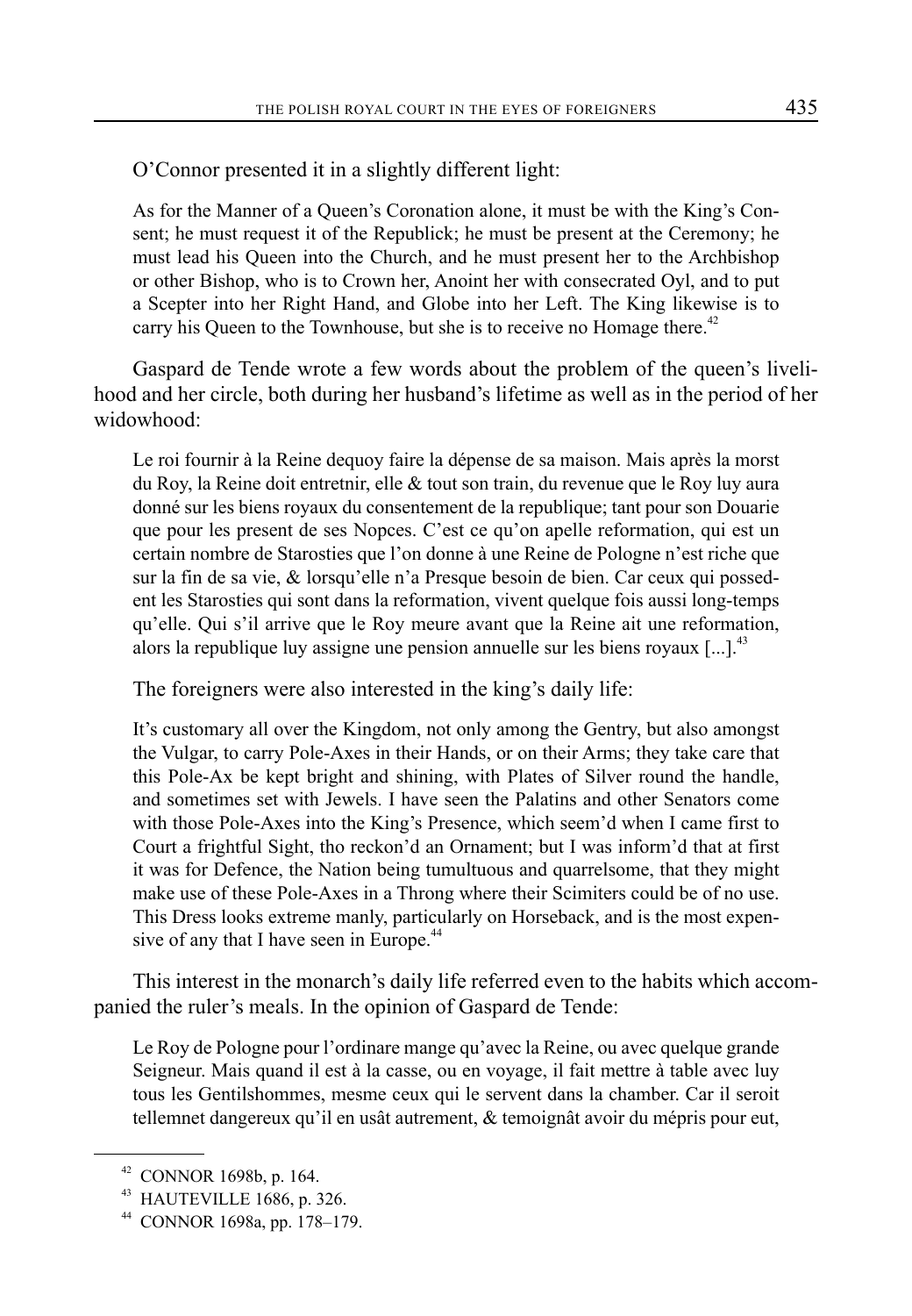qu'il se seroit haïr de tout la Noblesse. Sigismonde de Luxembourg, que Louis Roy de Pologne & de Hongrie son beau-pere, avoit choisi son successeur, fut exclus de la Couronne par la raison qu'il avoit méprise les Gentilshommes Polonois,& n'avoit pas voulu les faire manger avec luy.<sup>45</sup>

The Irish physician, who was a guest at the royal court of Jan III Sobieski, claimed that the king:

He kept his Subjects in great Awe, and the greatest Noblemen paid him all the Respect imaginable; they never us'd at Court to eat with him at his Table. He din'd always in Publick, and the Great Men waited upon him, serv'd him with drink, and none of his Subjects ever cover'd themselves in his Presence. And I admir'd to see the Persons that abus'd him in the Parliament-house, and spoke to him with all freedom when he sat on the Throne, pay him so great a Submission and Respect every-where else. But the Liberty of a Member of that Parliament is such, that he can speak what he thinks, and think what he pleases, without any Fear of the King.<sup>46</sup>

O'Connor also described the issue of sitting at the table and headdresses:

The Poles attend his Person Uncover'd: The Chief Senators generally Serve him at Table, first tasting of the Cup before they present him with it. His Subjects never sit before him, nor cover their Heads any where but in the Diet, and there too the Senators are only allow'd that Liberty, for the Deputies stand behind with their Furr'd Caps in their Hands. The late King John Sobieski din'd always in Public, and I never saw any sit down with him at Table when he eat at Court, except the Queen, his Children and foreign Ministers: Yet when he either Hunted or Travell'd, I have known some private Gentlemen to have had that Honour: Nay even his own Servants that waited on him were then admitted to eat with him. This his Majesty knew was absolutely necessary for him to allow of, since by refusing any this Favour, he might incur the Displeasure and Hatred of the whole Noblesse. This was verified in the Case of Sigismund of Luxembourg, who for having refused the Polish Gentry to eat with him, was utterly excluded from the Crown that had been design'd him by Lewis King of Hungary and Poland, his Father in Law.<sup>47</sup>

The nuncio's secretary saw the king's meal as follows:

On his table were served 33 larger dishes, 12 or 13 smaller, and 15 cold dishes each morning, in the evening he rarely eats supper. He is usually served by 12 pageboys who come from the nobility; they also serve other princes and even though they are noblemen who take the posts of a master of the pantry, cup-bearer, and other [positions] required for serving the King  $[...]^{48}$ .

<sup>45</sup> HAUTEVILLE 1686, p. 326.

CONNOR 1698a, p. 205.

 $47$  CONNOR 1698b, pp. 14–15.

<sup>48</sup> FAGIUOLI 2017, p. 92.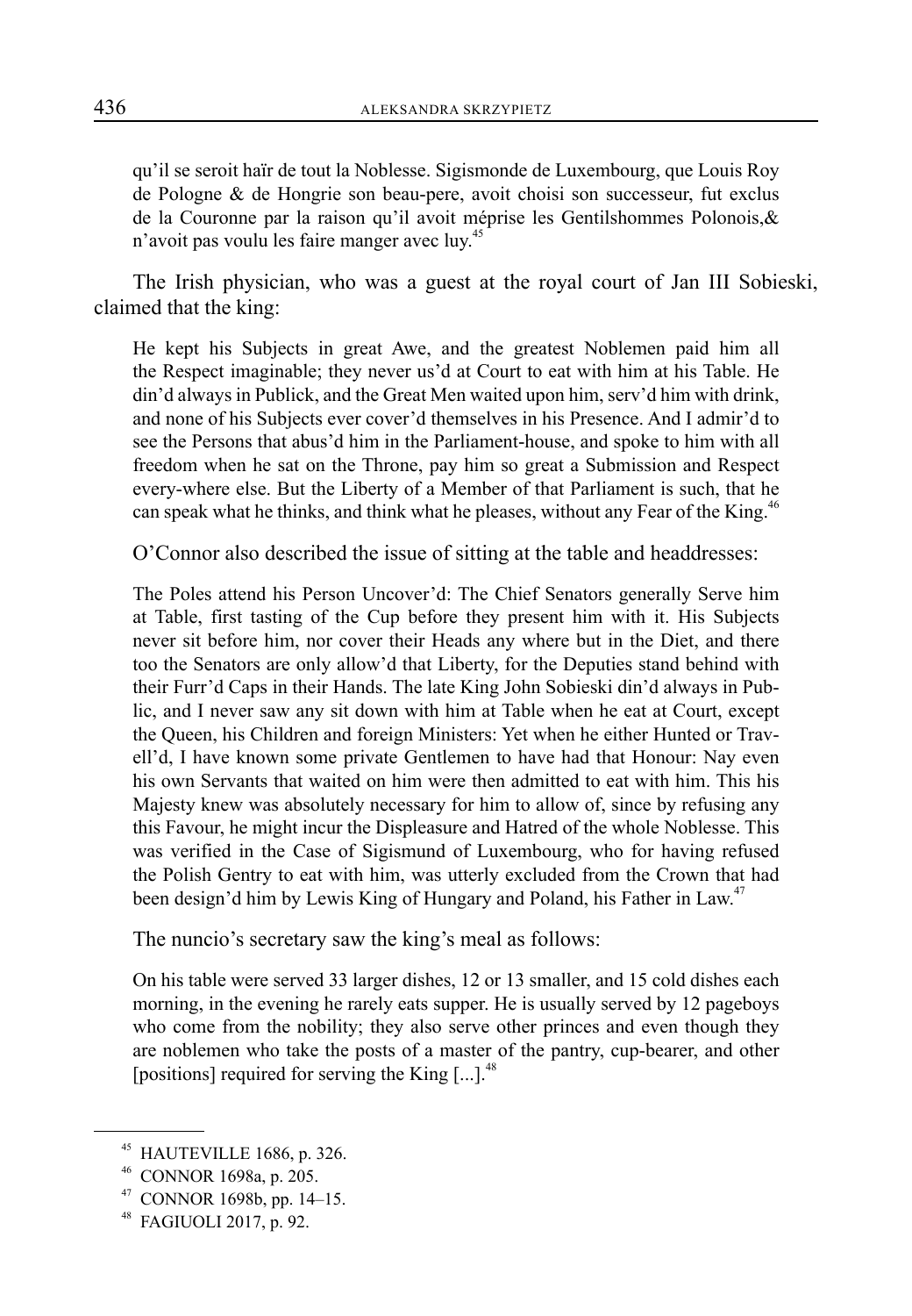In this way the Italian author referred to the means of "recruiting" of the royal officials.49

Bernard O'Connor emphasised the honour and authority the monarch enjoyed in the Commonwealth:

The Custom and Inclination of the Poles runs so strong towards Honouring their Prince, that all they have, or are able to do, even to the Destruction of their Lives and Fortunes, they are willing to lavish in his Service, without expecting any greater Recompence than the Glory of Waiting on His Majesty's Person. Insomuch, that a King of Poland who is Couragious and Prudent, Just and Sober, Liberal and Religious; one that observes the Laws and Constitutions of his Kingdom, and in a word, who has no other Interest but the Common Good and Safety of his Subjects, is as much Respected and Honour'd, and as faithfully Obey'd both in time of Peace and War; nay, as formidable to all his Enemies as most Princes in Europe.<sup>50</sup>

The foreigners who visited Poland did not pay a lot of attention to describing the Polish royal court. Having assumed that it was not significantly different from the royal courts of other European states, they accepted that the topic was not interesting to their readers. At the same time, they deprived their descendants of an insight into organisational and personal details of the Polish monarch's circle. Since very little sources on the royal court of Jan III have survived, the silence of the foreigners deepens the frustration of researchers working on the subject. This is all the more evident as the descriptions of the Commonwealth which were written during Sobieski's reign are relatively numerous and seem to be exhaustive regardless of the shortcomings of these records — they tend to be inadequate in comparison to the reality, which can be seen particularly in relation to the dualism of the Crown and Lithuania that is difficult to understand; sometimes they also deform their past. While examining these descriptions, a particular caution should be showed, since ambiguities and inaccuracies are discernible in those elements of the narrative that can be compared to the local sources. On the other hand their silence on the organisation and composition of the royal court during the reign of Jan III only widens the gap which the scholars working on this topic have to face. It is clear from the surviving sources that instead of the formal — or even more so, the personal — composition of the Polish royal court, the foreigners were interested in the matters of the ceremonial associated with both the coronation and the monarch's daily life, i.e. rather surprising directness at the royal table during the journeys.

<sup>49</sup> SOBIESKI 1970, p. 485ff. On the topic of public and private meals of Jan III, see SARNECKI 1958, passim. Food from the royal table was tried by dipping bread into a meal and placing it on the tongue: LILEYKO 1984, p. 277; OCHMANN-STANISZEWSKA 2006, p. 265.

<sup>50</sup> CONNOR 1698b, p. 13.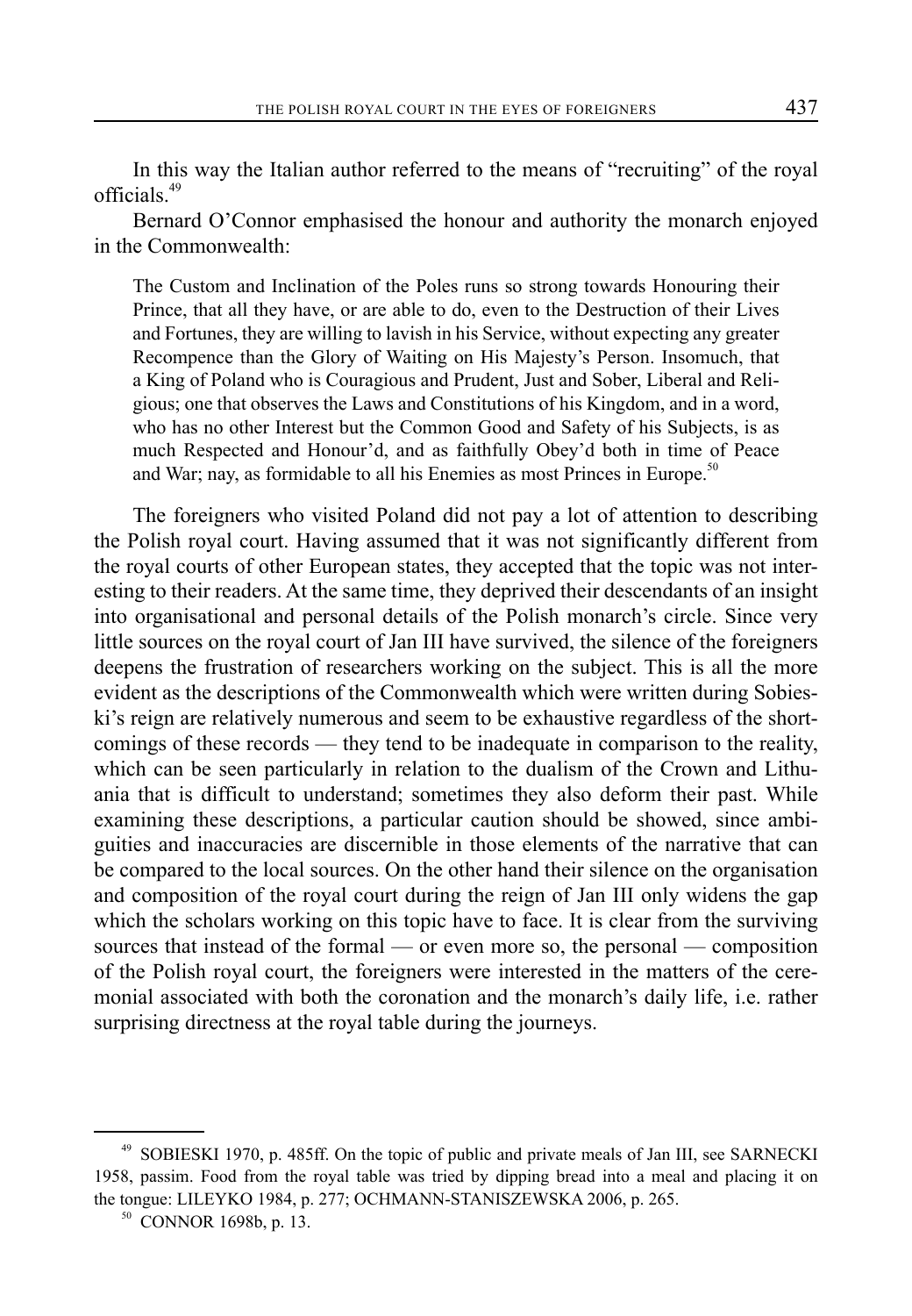## SOURCES, STUDIES, MONOGRAPHS AND OTHER MATERIALS USED IN THE TEXT

- AUGUSTYNIAK 1999 = Urszula Augustyniak, *Wazowie i "królowie rodacy". Studium władzy królewskiej w Rzeczypospolitej w XVII wieku*, Semper, Warszawa 1999
- BEAUJEU 1698 = *Memoires du chevalier de Beaujeu, contenant ses divers voyages, tant en Pologne, en Allemagne, qu'en Hongrie, avec des Relations particulieres des Guerres & des Affaires de ces Païs'là, depuis l'année 1679*, ed. Claude Barbin, Palais, Paris 1698
- BEAUJEU 1883 = *Pamiętniki kawalera de Beaujeu*, ed. Aleksander Kraushar, nakładem W. Markowskiego, Kraków 1883
- *Le Cérémonial* 1739 = *Le Cérémonial Diplomatique des Cours de L'Europe, ou Collection des Actes, Memoires et Relations qui concernent les Dignitez, Titulatures, Honneurs & Prééminences; les Fonctions publiques des Souverains, leurs Sacres, Couronnements, Mariages, Batêmes, et Enterrements; les Investitures des grands Fiefs; les Entrées publiques, Audiences, Fonctions, Immunitez et Franchises des Ambassadeurs et autres Ministres publics; leurs Disputes et Démêlez de Préséance et en général tout ce qui a rapport au Cérémonial & à l'Etiquette*, vol. II, Recueilli en partie par Mr. du Mont; Mis en Ordre et considerablement augmenté par Mr. Rousset, Amsterdam–La Haye 1739
- CONNOR 1698a = Bernard Connor, *The history of Poland*, vol. I: *in several letters to persons of quality, giving an account of the antient and present state of that kingdom, historical, geographical, physical, political and ecclesiastical...: with sculptures, and a new map after the best geographers: with several letters relating to physick / by Bern. Connor... who, in his travels in that country, collected these memoirs from the best authors and his own observations; publish'd by the care and assistance of Mr. Savage*, London 1698 https:// quod.lib.umich.edu/e/eebo/A69789.0001.001?view=toc (accessed 21 July 2019)
- CONNOR 1698b = Bernard Connor, *The history of Poland*, vol. II: *in several letters to persons of quality, giving an account of the antient and present state of that kingdom, historical, geographical, physical, political and ecclesiastical...: with sculptures, and a new map after the best geographers: with several letters relating to physick / by Bern. Connor... who, in his travels in that country, collected these memoirs from the best authors and his own observations; publish'd by the care and assistance of Mr. Savage*, London 1698
- https://quod.lib.umich.edu/e/eebo/A69789.0001.001/1:4.1?rgn=div2;view=fulltext (accessed 15 July 2019)
- DUPONT 2011 = Philippe Dupont, *Pamiętniki historyi życia i czynów Jana III Sobieskiego*, ed. Dariusz Milewski, Muzeum Pałacu Króla Jana III w Wilanowie, Warszawa 2011
- F.D.S. 1997 = F.D.S., *Relation d'un voyage de Pologne fait dans les années 1688 et 1689*, Paris 1858, in: Karolina Targosz, *Relacja księdza F.D.S. o Polsce czasów Jana III Sobieskiego (próba rozszyfrowania autorstwa)*, "Kwartalnik Historii Nauki i Techniki", XLII, 1997, 3–4, pp. 31–56
- FABIANI 1976 = Bożena Fabiani, *Warszawski dwór Ludwiki Marii*, PIW, Warszawa 1976
- FAGIUOLI 2017 = Giovan Battista Fagiuoli, *Diariusz podróży do Polski (1690–1691)*, ed. and trans. by Małgorzata Ewa Trzeciak, Muzeum Pałacu Króla Jana III w Wilanowie, Warszawa 2017
- HAUTEVILLE 1686 = Hauteville, *Relation historique de la Pologne contenant le pouvoir de ses rois leur élection et leur couronnement, les privileges de la noblesse, la religion, la*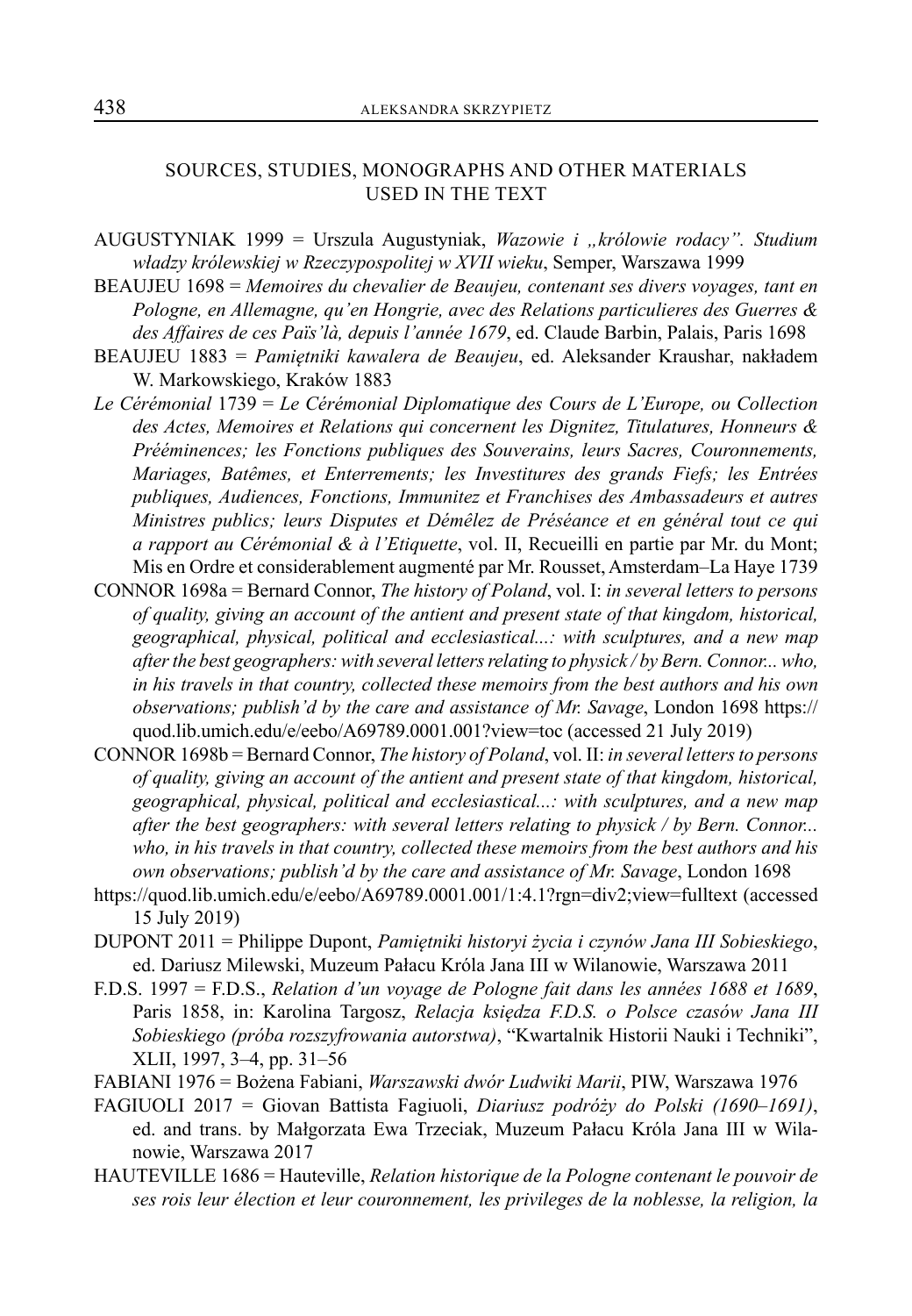*justice, les mœurs et les inclinations des Polonois, avec plusiers actions remarquables*, ed. Jacques Villery, Paris 1686

- KOMASZYŃSKI 1984 = Michał Komaszyński, *Filip Dupont dworzanin doskonały*, in: Acta Universatis Wratislaviensis, Historia, XLVII, Wydawnictwo Uniwersytetu Wrocławskiego, Wrocław 1984, pp. 197–210
- LILEYKO 1984 = Jerzy Lileyko, *Zamek warszawski rezydencja królewska i siedziba władz Rzeczypospolitej 1569–1763*, Ossolineum, Wrocław 1984
- MAGDZIARZ 2013 = Wojciech St. Magdziarz, *Uwodziciele władzy. Geneza i organizacja dworu Ludwika XIV*, PWN, Warszawa 2013
- O'CONNOR 2012 = Bernard O'Connor, *Historia Polski*, trans. by Wiesława Duży, Tomasz Falkowski, Paweł Hanczewski, Katarzyna Pękacka-Falkowska, schol. ed. Paweł Hanczewski, Muzeum Pałacu Króla Jana III w Wilanowie, Warszawa 2012
- OCHMANN-STANISZEWSKA 2006 = Stefania Ochmann-Staniszewska, *Dynastia Wazów w Polsce*, PWN, Warszawa 2006
- SARNECKI 1958 = Kazimierz Sarnecki, *Pamiętniki z czasów Jana Sobieskiego. Diariusz i relacje z lat 1691–1696*, ed. Janusz Woliński, Ossolineum, Wrocław 1958
- SKRZYPIETZ 2017 = Aleksandra Skrzypietz, *Francuskie przekazy "o ceremoniale domowym" dworu polskiego na przełomie XVII i XVIII wieku*, "Kronika Zamkowa — Roczniki", IV (70), 2017, pp. 109–130
- SOBIESKI 1970 = Jan Sobieski, *Listy do Marysieńki*, ed. Leszek Kukulski, Czytelnik, Warszawa 1970
- TARGOSZ 1997 = Karolina Targosz, *Relacja księdza F.D.S. o Polsce czasów Jana III Sobieskiego (próba rozszyfrowania autorstwa)*, "Kwartalnik Historii Nauki i Techniki", XLII, 1997, 3–4, pp. 31–61
- TENDE 2013 = Gaspard de Tende, *Relacja historyczna o Polsce*, ed. Tomasz Falkowski, Muzeum Pałacu Króla Jana III w Wilanowie, Warszawa 2013
- WIŚNIEWSKI 2015 = Krzysztof Wiśniewski, *Urząd marszałkowski koronny w bezkrólewiach XVII–XVIII wieku (1632–1736)*, Arx Regia. Ośrodek Wydawniczy Zamku Królewskiego, Warszawa 2015